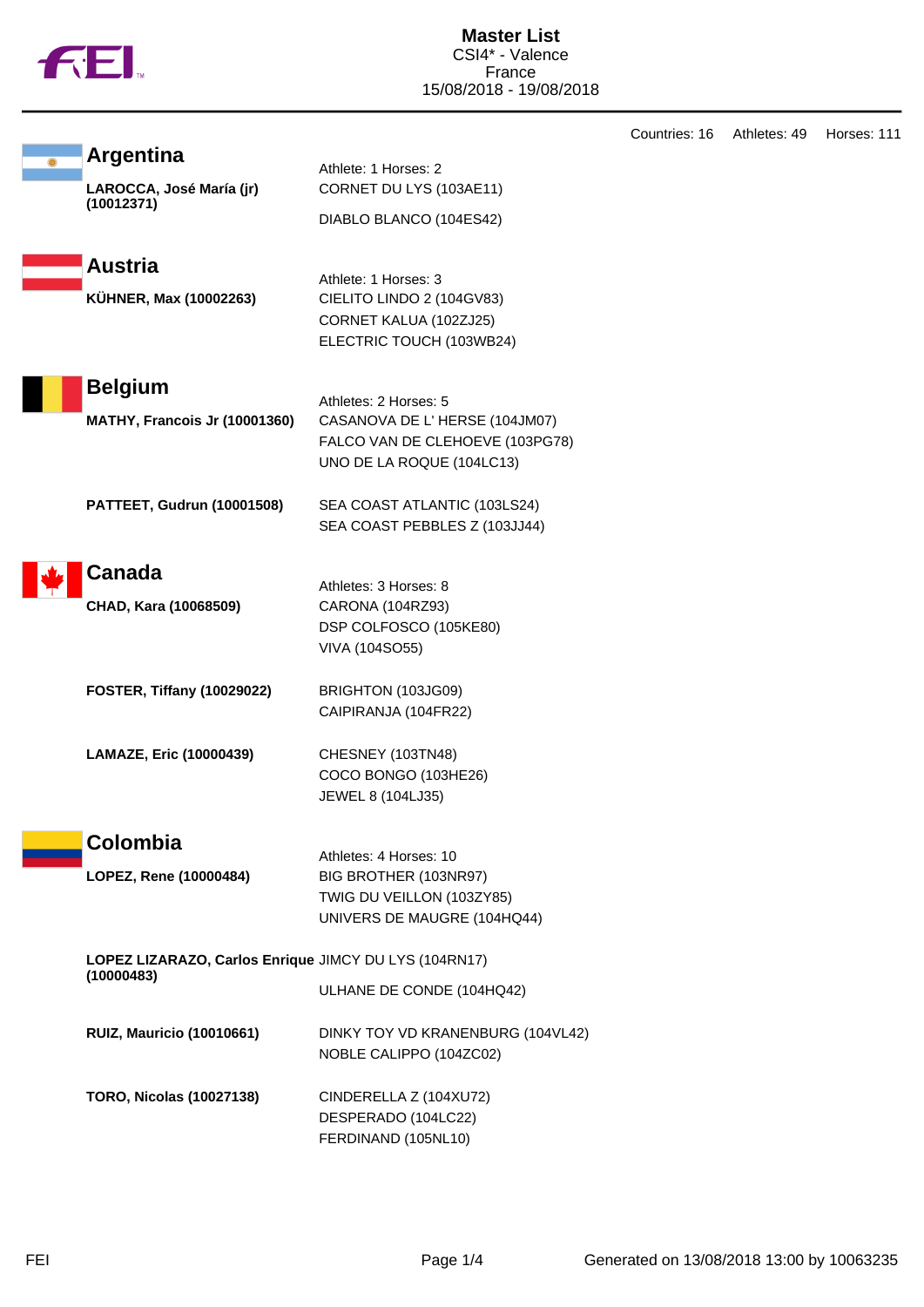

|      | <b>France</b>                                             | Athletes: 15 Horses: 29                                                             |
|------|-----------------------------------------------------------|-------------------------------------------------------------------------------------|
|      | <b>BOISSET, Harold (10030381)</b>                         | QUOLITA Z (103LJ92)<br>T'OBETTY DU DOMAINE (103LJ91)                                |
|      | <b>BORDAT, Morgan (10045658)</b>                          | STAR DE LA BEVIERE (103JK69)<br>UMA (104JS85)                                       |
|      | BOST, Roger Yves (10002670)                               | CASTLEFORBES VLADIMIR (104SJ52)<br>VINO D'ESPINET (105CP62)                         |
|      | CHERONNET, Aldrick (10000604)                             | ATLANTYS BY WISBECQ (E.T) (BEL43031)<br>TANAEL DES BONNES (104BL13)                 |
|      | DELESTRE, Simon (10002790)                                | CHADINO (103JL71)<br>CHESALL ZIMEQUEST (103EG24)<br>FILOU CARLO ZIMEQUEST (104XU77) |
|      | FEGAIER, Sadri (10080268)                                 | COME TO WIN 51 (104CO75)<br>IVOOR VAN T PARADIJS (104JX81)                          |
|      | GAREZ, Bruno (10000882)                                   | REVE DE NABAB (103MS36)<br>UNITED SUNHEUP (104VH09)                                 |
|      | GUILLET, Laurent (10001988)                               | SULTAN DU CHATEAU (103PW43)                                                         |
|      | HELMLINGER, Jacques (10010613) ORIGAN DE VAINS (GER46172) | TONIC DES METS (104LT59)                                                            |
|      | LEVEQUE, Thomas (10048073)                                | FOR HERA DEKERSALOU Z (105MA33)<br>UN AMOUR LA GOULA (104HN46)                      |
|      | <b>MOISSONNIER, Megane</b><br>(10043493)                  | ULTRACHIC DE CHARMOIS (104EX90)                                                     |
|      |                                                           | UMOURS BATILLY (104UK69)                                                            |
|      | PERREAU, Olivier (10006570)                               | VENIZIA D'AIGUILLY (104GM42)                                                        |
|      | ROBERT, Olivier (10002434)                                | CACHE VA (104PY87)<br>EROS (103GO73)                                                |
|      | ROLAND BILLECART, Guillaume<br>(10023892)                 | CHACCARE (105MK33)                                                                  |
|      |                                                           | USTICA DES LUTHIERS (104NN94)                                                       |
|      | <b>THIROUIN, Max (10002265)</b>                           | JEWEL DE KWAKENBEEK (104PW73)<br>UTOPIE VILLELONGUE (104FU19)                       |
| 88 H |                                                           |                                                                                     |



Athletes: 3 Horses: 8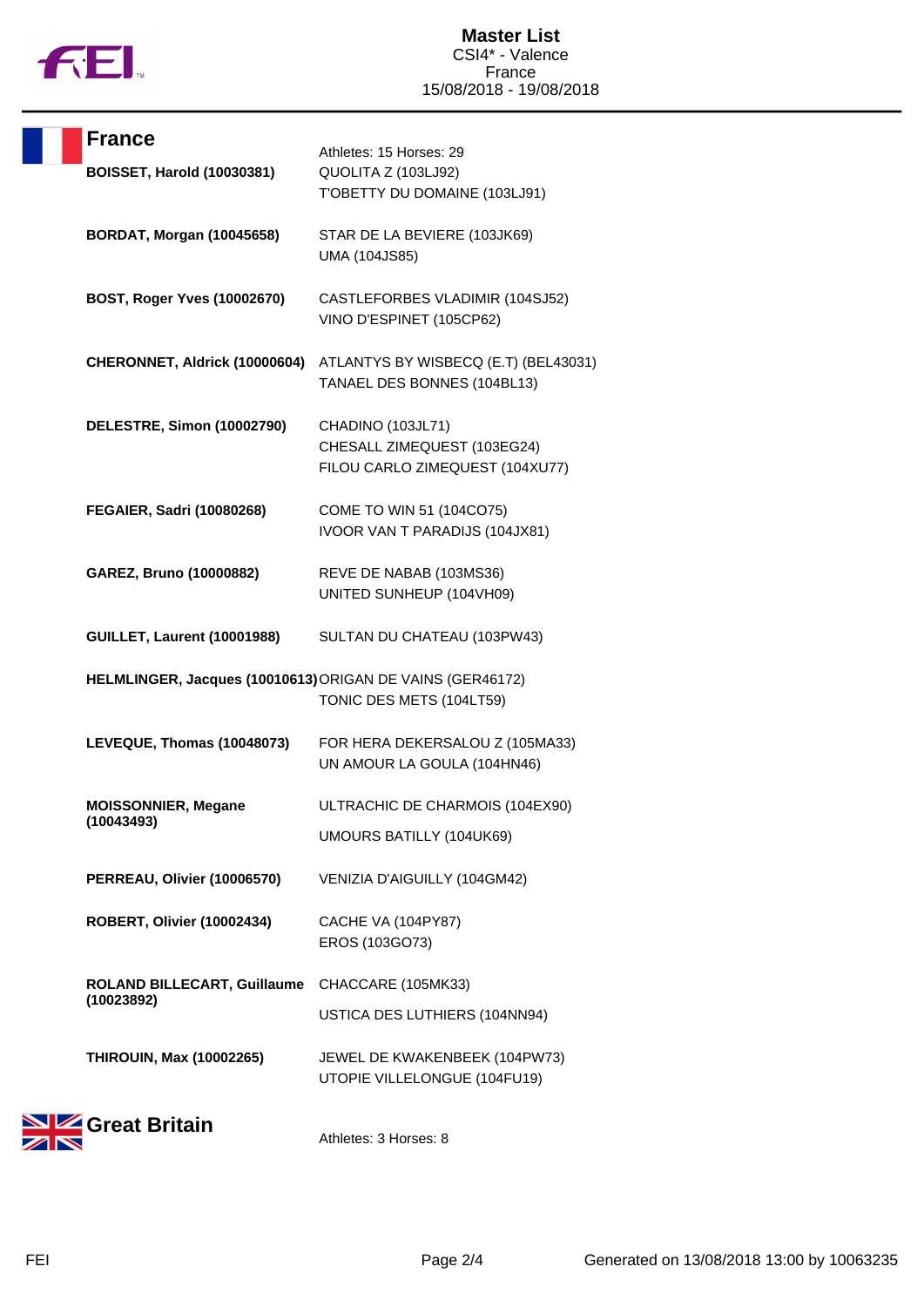

**Master List** CSI4\* - Valence France 15/08/2018 - 19/08/2018

| <b>BRASH, Scott (10031085)</b>                       | HELLO JEFFERSON (104SN26)<br>HELLO MR PRESIDENT (104RF62)                                                               |
|------------------------------------------------------|-------------------------------------------------------------------------------------------------------------------------|
| WHITAKER, Michael (10011424)                         | AMBRA (104PY86)<br>CASSIONATO (103QP32)<br>HEROLD N (104EE34)                                                           |
| WHITAKER, Robert (10002647)                          | CASH SENT (104IO27)<br>CATWALK IV (102XV23)<br>CHAPLINI (104WB43)                                                       |
| <b>Ireland</b><br><b>BREEN, Shane (10007458)</b>     | Athletes: 5 Horses: 10<br>CAN YA MAKAN (103BU97)<br><b>COLMAR (104QJ33)</b><br>IPSWICH VAN DE WOLFSAKKER (104OJ78)      |
| <b>BREEN, Trevor (10039055)</b>                      | <b>BOMBAY (104QF36)</b><br>NOBLE WARRIOR (104HL03)                                                                      |
| <b>DUFFY, Michael (10035421)</b>                     | EGALINI (104RB33)                                                                                                       |
| <b>KENNY, Darragh (10017246)</b>                     | BABALOU 41 (104FP51)<br>IMPORTANT DE MUZE (104QO05)                                                                     |
| <b>O'CONNOR, Cian (10011406)</b>                     | GOOD LUCK (103WK66)<br><b>VENENO (104MS46)</b>                                                                          |
| <b>Italy</b><br><b>BICOCCHI, Emilio (10016406)</b>   | Athletes: 4 Horses: 10<br><b>CALL ME (104BR17)</b><br>EASY-TIME DE VILLA D'ARTO (104QU50)<br><b>FALIANE W (105IO18)</b> |
| GAUDIANO, Emanuele (10005736) CARLOTTA 232 (104MF64) | CASPAR 232 (103IJ54)<br>CHALOU (104MK27)                                                                                |
| <b>MARTINENGO MARQUET, Giulia</b><br>(10010692)      | <b>PRINCY (104IK60)</b>                                                                                                 |
|                                                      | VERDINE SZ (103LW36)                                                                                                    |
| <b>TURTURIELLO, Francesco</b><br>(10001340)          | FORTUNA (105MW29)                                                                                                       |
|                                                      | QUINOA DES PRES (103ZS10)                                                                                               |
| <b>Netherlands</b>                                   | Athlete: 1 Horses: 3                                                                                                    |
| <b>VRIELING, Jur (10001858)</b>                      | ACASCIA (104IC97)<br>DALLAS VDL (104LM05)<br>DAVALL (104VS61)                                                           |